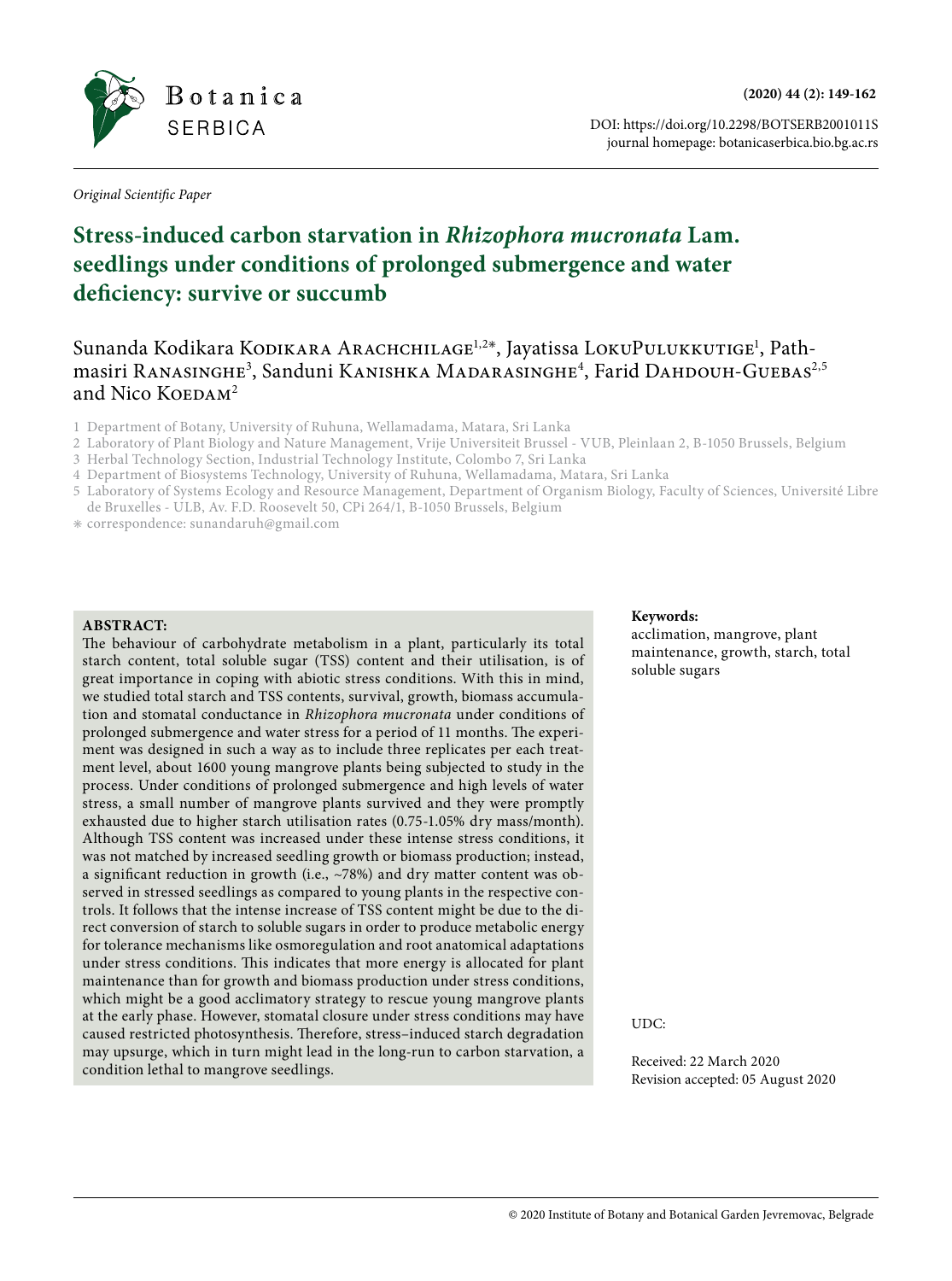## **INTRODUCTION**

Mangrove forests are unique plant communities that grow in extreme environmental conditions such as high and changing salinity, frequent inundation with associated hypoxia, low air humidity and high temperatures (Mukherjee *et al*. 2014; Tomlinson 2016). Mangrove plants are adapted to grow in the intertidal zone, i.e., the area between low and high tide marks, where they can tolerate dynamics in soil characteristics and hydrology resulting from periodic inundation (Hoppe-Speer *et al*. 2011). However, the environmental conditions in areas out of the intertidal zone exceed the limits tolerable by mangrove plants. For this reason, selection of incorrect inundation elevation for mangrove planting often entails inappropriate environmental conditions (abiotic stress conditions) for mangroves, for example, hypersaline conditions, substrate drought in the supra-littoral zone or beyond [since soil water content is most of the time below the field´s capacity, particularly during the dry season in Sri Lanka (pers. obs.)] and prolonged submergence in the infra-littoral area (FIELD 1998; KODIkara *et al*. 2017a).

Several studies reported that abiotic stress conditions can affect the survival of plants (Shao *et al*. 2009; Anjum *et al*. 2011). However, stressed plants evidently make suitable modifications to their regulatory network of anatomical, biochemical, physiological and morphological processes to ensure their survival under stress conditions (Gupta & Kaur 2005; Duan *et al*. 2007; Sulpice *et al*. 2009). The ability of a plant to do so depends on several factors, among which the pool of both reserved and available carbohydrates (the level of energy) is considered to be one of the main factors (RODRIGUES *et al.*) 1995; Pinheiro *et al*. 2001; Sulpice *et al*. 2009), since many of these processes are energy-dependent (VAN DER WERF *et al.* 1988; POORTER 1994). More particularly, starch is considered as a carbon and energy stock in many plants and starch metabolism can therefore moderate the adverse effects of stress-induced carbon depletion (DE BLOCK *et al.* 2005). Interestingly, starch can serve as a sugar-source when a plant needs carbon or as a sugar-sink when sugars are in excess (Dong & Beckles 2019). In general, starch is mobilised after converting to simple soluble sugars, which are the source of required metabolic energy and exists in the course of ATP production for various phyto-processes (Huner *et al*. 1998; de Block *et al*. 2005; Sulpice *et al*. 2009). Primary metabolites like glucose, sucrose, fructose and starch are known as non-structural carbohydrates (NSCs), which represent the bulk of plant carbon (Ravi *et al*. 2020).

Thus, we argue that available starch content and the rate of its utilisation, which is generally known as 'carbohydrate metabolism', under these stress conditions are crucial in determining seedling growth, development and survival. This aspect has become more important

as the success of mangrove planting projects depends on the number of healthy mangrove plants growing and surviving in the planting sites (KODIKARA et al. 2017a). As far as we know, the relationship between plant growth, survival of young mangrove plants and dynamics of the pool of reserve carbohydrates in propagule-dependent mangrove plants has not been well-studied under different stress conditions. A study of propagule dependency on the food reserve of *Rhizophora apicuata* Blume and *R. mucronata* Lam*.* was conducted by Dissanayake *et al*. (2014) reporting the starch variation in response to three contrasting salinities. The aim of the present study was to investigate the variation of total starch and soluble sugar contents under abiotic stress conditions, and its effect on growth, development and survival of young *R. mucronata* plants.

## **MATERIALS AND METHODS**

**Study site.** The research was conducted both in field conditions and in a plant-house. For the field experiment, it required a lagoon which has a high tidal amplitude within Sri Lanka's microtidal system, as it was designed to use two inundation frequencies. Attention was paid only to ground inundation; under both kinds of inundation and even at high tide, at least the upper part of the seedling remained exposed to air. However, the maximum tidal amplitude in Sri Lanka is less than 100 cm. The Mampuriya, Puttalam lagoon (08º00´N, 79º44´E), which is situated in Puttalam district, north western province, and is the only lagoon in Sri Lanka that has a tidal amplitude of 40 cm on average (maximum 75 cm; station data: NARA) was selected for the field experiment (Fig. 1). Rainfall data for the dry and wet seasons were obtained from the Department of Meteorology, Sri Lanka. Soil pH and redox potential values were recorded with an Eijkelkamp 18.52.01 Multimeter and soil bulk density was calculated using the equation explained by NRCS, Department of Agriculture, USA (2014) (Supplementary data: Table A1). The experiment in the plant-house was carried out in the Department of Botany, University of Ruhuna, Matara, Sri Lanka.

**Selection of species.** All brackish water bodies were surveyed between 2012 and February of 2014 in order to evaluate mangrove species for use in planting projects in Sri Lanka. During that survey, it was observed that *Rhizophora mucronata* and *R. apiculata* (Rhizophoraceae) accounted for a large majority (~80%) of the total number of mangrove seedlings planted (KODIKARA et *al*. 2017a). Therefore, *R. mucronata* was selected for the experiments.

**Experimental design.** Seedlings of *R. mucronata* were maintained in a nursery established by the Small Fishers Federation of Lanka (SFFL), Pambala, Chilaw, Sri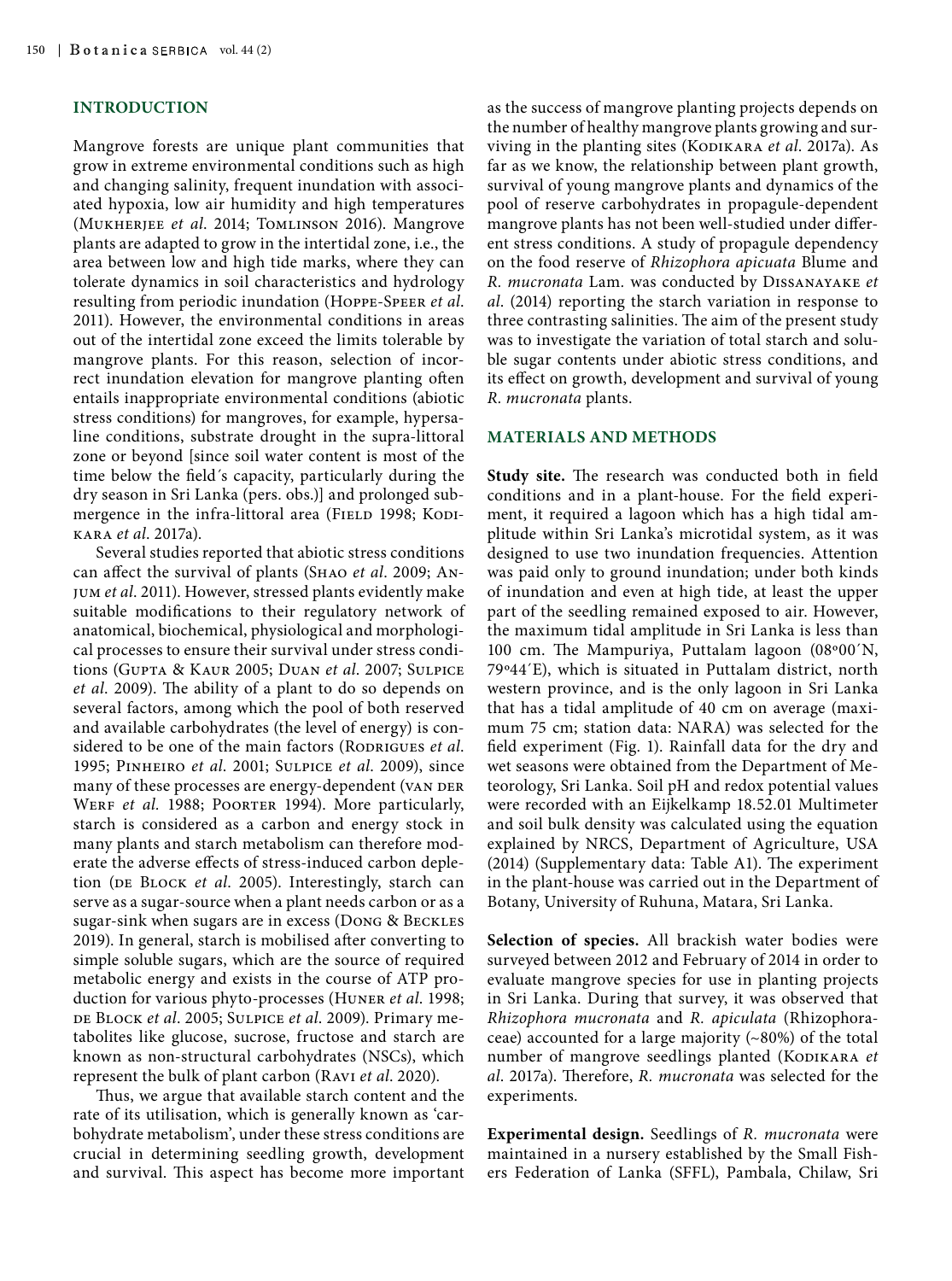

**Fig. 1.** Map of Puttalam lagoon (enlarged map), situated in the northwestern province of Sri Lanka and the Maampuriya area, enclosed in black rectangles. Field experiments were carried out in the Maampuriya area, plant-house experiments at the University of Ruhuna, Matara as shown on the Sri Lankan map.

Lanka, under field conditions in an adjacent mangrove up to the age of 3 months and then used for the field study. Inundation levels and soil water stress levels were determined based on available literature as well as on preliminary on-site observations made during a survey carried out along the Sri Lankan coastline. During the survey, a considerable number of mangrove plantations were observed in the infra-littoral zone (farther out into the lagoon**´s** water), which resulted in permanent submergence of mangrove seedlings/samplings (KODIKARA *et al*. 2017a). Accordingly, seedlings were planted either in positions where the ground was flooded approximately half of the day [(a) 50% inundation] or always covered with water [(b) 100% inundation] (see supplementary data; Fig. A1). Positions used for both treatment levels were marked under the supervision of mangrove restoration practitioners in SFFL and based on field data collected from the National Aquatic Resources Research and Development Agency (NARA). In accordance with the results of previous studies (Hoppe-Speer *et al*. 2011), a 50% inundation level was used as the control to compare to the data collected from the 100% inundation level. Three alternative plots were used for each treatment level (in total, six plots for both), in which 200 seedlings per plot were allotted along a 500-m belt in the Maampuriya area. In every plot, 10 rows were arranged, where each included 20 *R. mucronata* seedlings with a distance of about 1 m between two successive plants. The average size of a plot was about 200 m<sup>2</sup> ( $\sim$ 20  $\times$  10 m). A total of 1200 seedlings (200  $\times$  3, 600 plants in total for the 50% inundation level and  $200 \times 3$ , 600 plants for the 100%

inundation level) were subjected to the field study (see supplementary data; Fig. A1).

In the plant-house experiment, mature propagules of *R. mucronata* collected from the natural mangrove forest in Pambala (07º31´ N, 79º49´ E) were kept floating in a vessel containing low-saline (i.e. 2-3 psu) water for about a month. Later, the propagules were transferred to a nursery and maintained there to be used as the planting material. The pot-filling soil mixture was prepared by mixing sieved loam soil with sand and organic matter (degraded mangrove litter) in a ratio of 1:1:1. The seedlings were then planted in plastic pots (measuring 8 cm in diameter and 20 cm in height) filled with the prepared soil mixture and same-size seedlings (aged 1½ months), and the first two unfurled leaves (i.e., ones in the same development stage) were selected for the experiment. Two experiments were carried out for soil water stress, namely a salt stress experiment, involving a situation in which water exists in the soil solution but plants cannot absorb it due to high salinity; and a drought stress experiment, where water supply to plant roots becomes limiting (Lisar *et al*. 2012).

Three treatments, viz., moderate salinity (15-17 psu), high salinity [i.e., 33-35 psu, a value selected on the basis of local conditions and the fact that too high salinities (< 40 psu) are uncommon in Sri Lankan water bodies)] and freshwater were used for salt stress, moderate salinity being considered as the control (Flowers & Colmer 2015). Different levels of water-holding capacity for the drought experiment were selected on the basis of measurements of soil water content performed in the study of KODIKARA et al. (2017a). Three treatments were used, namely, 25% of WHC (water- holding capacity), 50% of WHC and 100% of WHC. The level of 100% WHC was considered as the control since optimum soil water content is known to be the field capacity (THARA MADhurangi *et al*. 2016). The water-holding capacity was calculated based on the volume of water held in an ovendried, 100-g soil sample when 100 ml water was added, the retained water volume being considered as the field capacity (100% WHC). Half and a quarter of the field capacity volume were taken as 50% WHC and 25% WHC of the soil, respectively. The individual pots were treated with the respective water volume two times per day to keep up the imposed stress levels. In addition, several soil samples, taken randomly from the pots, were tested for levels of water and salinity using the oven-dried method and a refractometer (ATAGO S/Mill-E, Japan) for further confirmation (NRCCA 2010). Three replicates were used for each treatment level, with 27 seedlings per replicate. A total of 486 seedlings were used for the plant-house study.

Low-saline water (i.e., 5 psu) that was prepared separately by mixing sea water and aged tap water, i.e., tap water kept in open containers for a few days before use to remove excess chlorine, was added to maintain the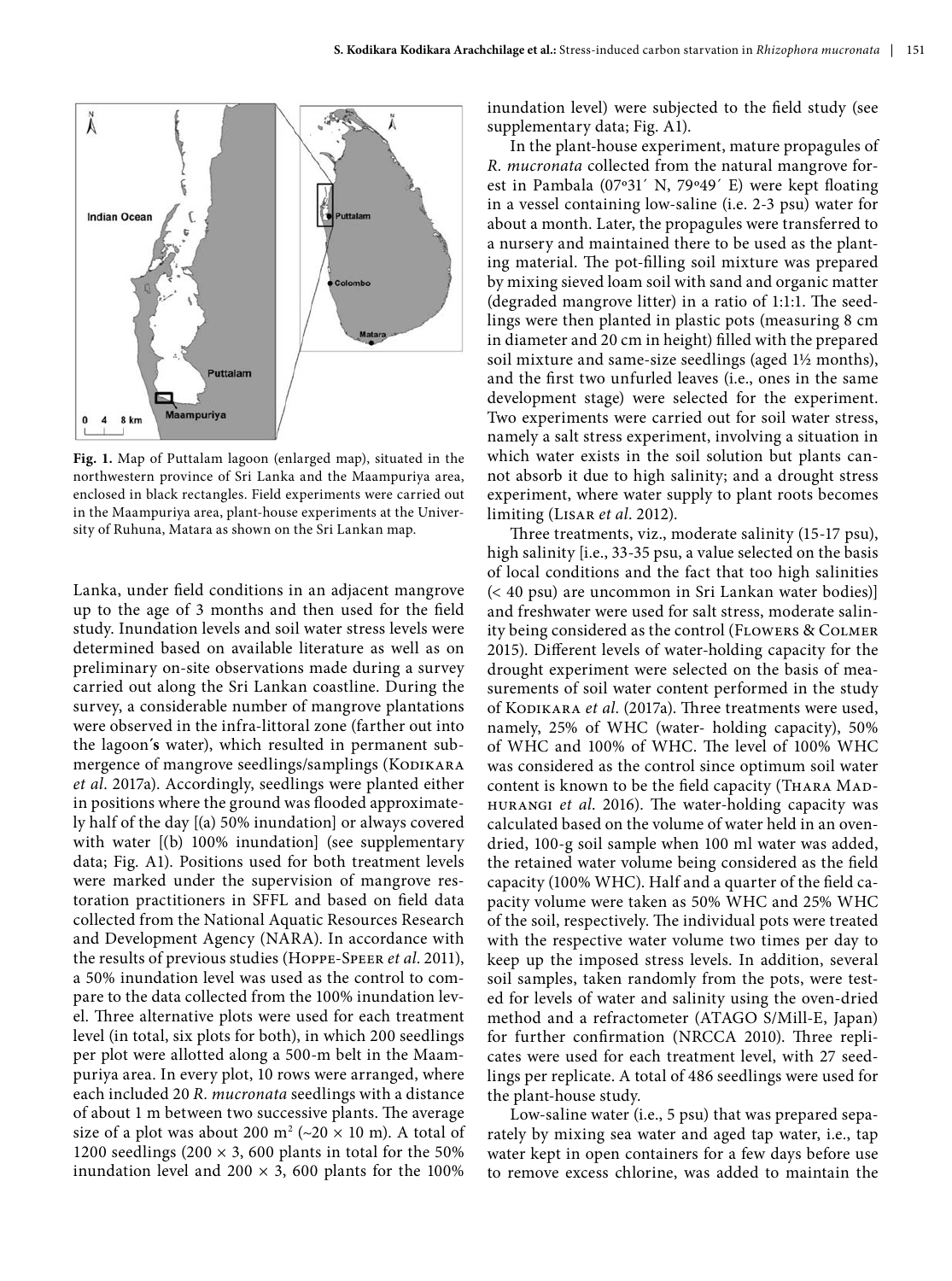respective WHC values. In the light of our preliminary findings, the salinity of water in the tanks was checked once every three days using a hand refractometer and adjusted when necessary. Commercially available fertiliser (blue crystals) was also applied once a month, adding the same amount per pot in the process (JAYATISSA *et al*. 2008; Dissanayake *et al*. 2014, 2018).

**Level of survival, plant growth, dry matter accumulation and stomatal conductance.** The number of surviving young *R. mucronata* plants at each treatment level was counted and recorded during the study period (11 months). For growth parameters, cumulative shoot height (hereafter referred to as cumulative growth) of each seedling was measured on a monthly basis. Total leaf area of the seedlings was also recorded, using a millimetre paper. Stomatal conductance was measured with a Steady State Porometer (SC-1; Decagon Devices, USA). The measurements were taken from late morning (10:00 hrs) to early afternoon (13:00 hrs). The youngest, fully expanded leaf exposed to full sunlight was selected and stomatal conductance was recorded on its abaxial surface. In determining their dry weight, *R. mucronata*  plants and the associated soil were removed with the help of a soil -digging tool. Young plants were carefully washed to remove any loose soil. The collected soil was also washed thoroughly to collect broken root parts and adventitious roots. For sampling purposes, plants were separated into leaves, stem and roots. The plant parts were blotted and oven dried at 80°C until constant weight was obtained. The shoot-root ratio was determined as the ratio of aboveground dry weight to root dry weight. This was conducted for all the treatment levels.

Reduction in growth parameters, dry matter accumulation and stomatal conductance in response to stress conditions was calculated relative to the performance of young mangrove plants in the control treatments, i.e., in this study, a 50% inundation level in field conditions, 100% WHC and moderate salinity in plant-house conditions.

The percentage of reduction (Re) was calculated according to the following equation (1):

Re = 
$$
\frac{(A1 - A2) \times 100}{A1}
$$
 (1),

where *A*1 is the parameter´s measurement in the control treatment and *A2* is its measurement at the treatment level.

**Measuring total soluble sugar and starch content.**  Three propagules (or seedlings) of *R. mucronata* from each treatment level were sampled and used for starch and sugar analysis. In the field experiment, samples were collected at 0 months (the leafless initial propagules used for the nursery) and at the 3<sup>rd</sup> (introduced to field condi-

tions),  $5<sup>th</sup>$ ,  $7<sup>th</sup>$ ,  $9<sup>th</sup>$  and  $11<sup>th</sup>$  months. In the plant-house experiment, on the other hand, they were taken at 0 months (propagule with no leaves), after  $1\frac{1}{2}$  months, and at the  $3<sup>rd</sup>$ ,  $5<sup>th</sup>$ ,  $7<sup>th</sup>$ ,  $9<sup>th</sup>$  and  $11<sup>th</sup>$  months. The collected propagules/ or seedlings were oven-dried at 68°C for 3 days. After 3 days of drying, propagules were ground with the aid of a grinder to pass through a 40-mesh sieve. The sieved samples were stored in air-tight plastic tubes in the dark until used in analysis.

From each propagule sample, three subsamples of 20 mg were taken and each was extracted with 5 ml of 80% ethanol by boiling the samples with capped glass tubes in a 95°C water bath for 10 min. After each extraction, the tubes were centrifuged at 2500 rpm for 5 min. The supernatants were collected and stored for sugar analysis. The residues were stored at -20°C for starch analysis. Sugar concentration of the extracts was determined by the phenol-sulphuric method using 2% phenol and a wavelength of 490 nm was applied as the optimized concentration, together with the absorbance wavelength adapted from CHOW & LANDHAUSSER (2004). Further, the plant extracts of *R. mucronata* were subjected to sugar assay with and without phenol according to the methodology described by Chow & LANDHAUSSER (2004).

Afterwards, the sugar concentration [*Sugar*] of each extract was calculated according to the following equation:

$$
[Sugar] = \frac{(A - A')}{(a - a')}\cdot \cdot \cdot \cdot \cdot \cdot \cdot \cdot \cdot \cdot \cdot \cdot \cdot \cdot \cdot \cdot \cdot \cdot \cdot (2),
$$

where *A* is the absorption with phenol; *A'* is the absorption without phenol; *a* is the absorption coefficient of the GFG (glucose, fructose, galactose) standard; and *a'* is the is the absorption coefficient of the GFG standard without phenol.

Determination of starch was conducted by the acid hydrolysis method using a lower concentration (0.001 N) of sulphuric acid. In the extraction, 10 mg of the plant sample was refluxed for 1 hour with 5 ml of 0.001 N  $H_2SO_4$  in a 95°C water bath, after which the contents were vacuum filtered through Whatman No. 40 filter paper. The filtrates were kept for glucose analysis. Glucose content was determined by the phenol–sulphuric acid method and concentrations determined against a glucose standard. Starch content of the samples was estimated by multiplying the glucose content by a glucose equivalent of 0.9 (CHOW & LANDHAUSSER 2004). (For sample calculations, see supplementary Figs. A2 and A3).

**Variations in total soluble sugars and total starch reduction.** The rate of starch reduction (% dry mass/ month) and rate of total soluble sugar variation (% dry mass/month) were calculated in relation to time. The following equations were used: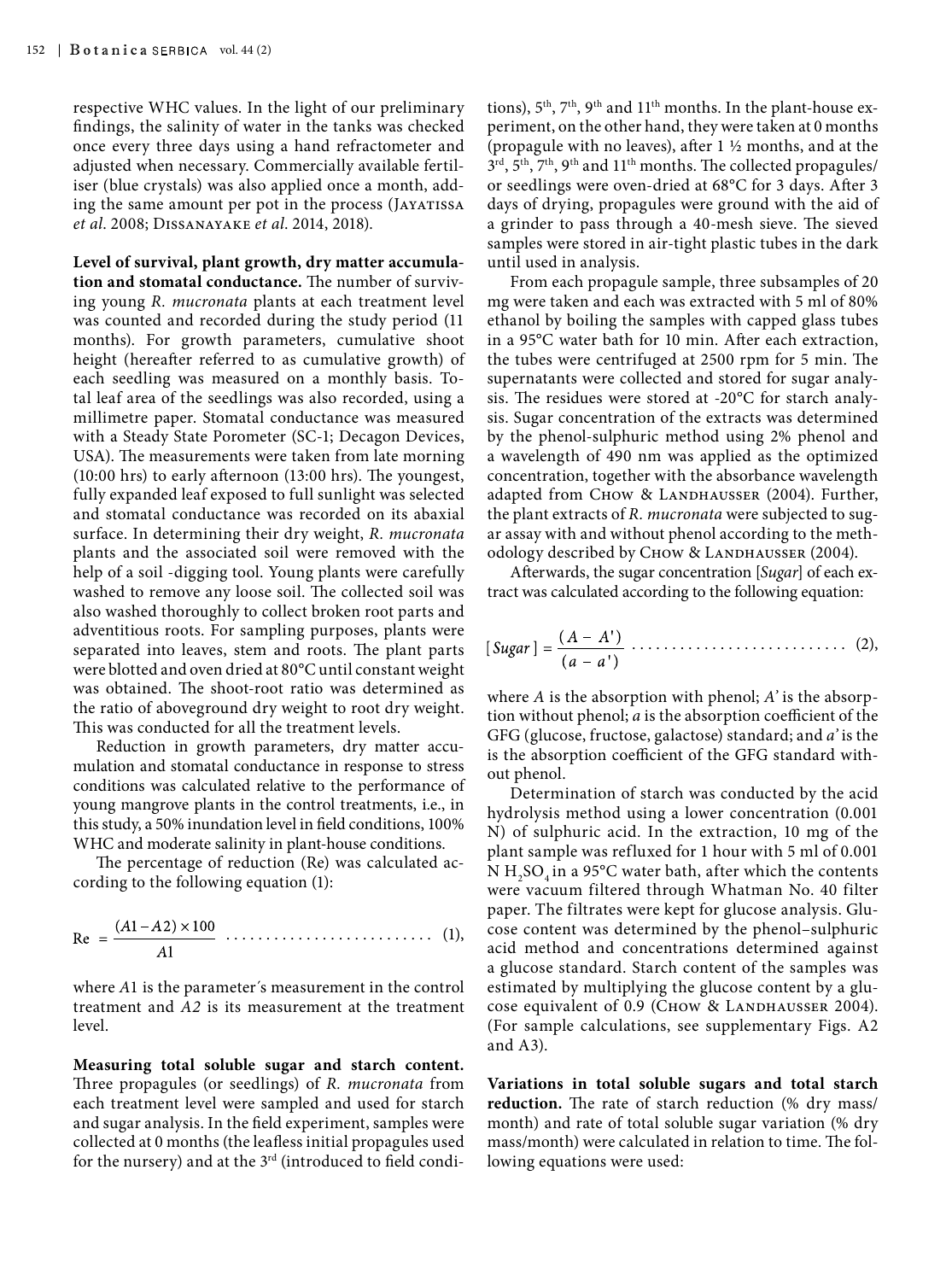$$
SRR = \frac{(St1 - St2) \% \text{ drymass} / \text{month}}{(t2 - t1)}
$$
 (3),

$$
SVR = \frac{(SSt4 - SSt3)}{(t4 - t3)}\% \, \text{drymass} \, / \, \text{month} \, \dots \dots \dots \dots \, (4),
$$

where *SRR* is the starch reduction rate; *St1* is total starch content at month *t1*; *St2* is total starch content at month *t2*; *SVR* is the sugar variation rate; *SSt4* is total soluble sugar content at month *t4*; *SSt3* is total soluble sugar content at month *t3*; *t2* > *t1* and *t4 > t3.*

**Statistical analysis.** The variables cumulative shoot and branch length (height at the end of the study period), total leaf area, stomatal conductance and dry matter content were treated as continuous variables, while starch content and total soluble sugar content were treated as proportional data (given in relation to total dry matter of the plant). As all conditions were met for the dependent variables, parametric tests were performed taking the level of stress factors (level of inundation, salinity and drought) as a fixed factor. The continuous variables were compared among the fixed factor stress levels using one-way ANO-



**Fig. 2.** Graph showing the percentage survival of *Rhizophora mucronata* seedlings in field conditions over the 11-month study period. Error bars indicate standard deviations.

VA at the 11th month (and some other selected months as well for certain variables). Following the one-way ANO-VA test, a Tukey multiple comparison test was performed to check the pairwise comparisons. A generalized linear model (GLZ) was used to establish significance of the percentage reduction in values of the parameters used in

**Table 1.** Comparison of growth parameters, dry matter accumulation and stomatal conductance of *R. mucronata* seedlings in response to two treatment levels, 50% inundation (control) and 100% inundation (prolonged submergence) in field conditions. Tukey multiple comparison; 95% confidence level, P < 0.05. Significance level shown by using different letters.

| <b>Parameters</b>                        | 50% inundation (control) | 100% inundation              |  |
|------------------------------------------|--------------------------|------------------------------|--|
| Cumulative growth (cm)                   | $42.6 \pm 1.8^{\circ}$   | $22.5 \pm 2.5^{\rm b}$       |  |
| Total average leaf area $\rm (cm^3)$     | $171.2 \pm 14.7^x$       | $77.6 \pm 11.5$ <sup>y</sup> |  |
| Stomatal Conductance (mmol $m-2s^{-1}$ ) | $565.5 \pm 40.6^{\circ}$ | $585.0 \pm 19.5^{\circ}$     |  |
| Dry matter content $(g)$                 | $49.3 \pm 11.5^x$        | $23.2 \pm 13.6^y$            |  |
| Shoot:root ratio                         | $3.7 \pm 1.2^a$          | $1.6 \pm 0.7$ <sup>b</sup>   |  |

**Table 2.** Comparison of growth parameters, dry matter accumulation and stomatal conductance of *R. mucronata* seedlings in response to three treatment levels for drought stress experiment and three treatment for salt stress experiment in plant-house conditions. Tukey multiple comparison; 95% confidence level, P < 0.05. Significance level shown by using different letters. Drought and salt stress experiments were treated separately in performing comparison tests.

| <b>Parameters</b>                          | Drought stress experiment    |                             |                          | Salt stress experiment      |                               |                            |
|--------------------------------------------|------------------------------|-----------------------------|--------------------------|-----------------------------|-------------------------------|----------------------------|
|                                            | 100% WHC                     | 50% WHC                     | <b>25% WHC</b>           | Moderate salinity           | Freshwater                    | <b>High salinity</b>       |
| Cumulative growth (cm)                     | $59.8 \pm 5.8^{\circ}$       | $19.8 \pm 3.9^{\rm b}$      |                          | 58.1 $\pm$ 3.6 <sup>p</sup> | $57.3 \pm 4.2$ <sup>p</sup>   | $17.8 \pm 2.39$            |
| Total average leaf area (cm <sup>3</sup> ) | $214.5 \pm 11.6^x$           | $52.7 \pm 7.3$ <sup>y</sup> | after                    | $241 \pm 13.8$ <sup>g</sup> | $236.5 \pm 15.2$ <sup>g</sup> | $43.6 \pm 6.3^{\rm h}$     |
| Stomatal Conductance (mmol $m-2s^{-1}$ )   | $532 \pm 36.4^a$             | $76.8 \pm 11.6^b$           | died                     | 577±42.7P                   | 598.7±30.12 <sup>P</sup>      | $69.9 \pm 12.059$          |
| Dry matter content $(g)$                   | $54.5 \pm 12.3$ <sup>x</sup> | $9.2 \pm 2.5$ <sup>y</sup>  | All plant of<br>4 months | $58.6 \pm 9.6$ <sup>g</sup> | $59.1 \pm 8.1$ <sup>g</sup>   | $7.6 \pm 2.4^{\rm h}$      |
| Shoot:root ratio                           | $4.6 \pm 0.8^{\text{a}}$     | $2.1 \pm 0.5^{\rm b}$       |                          | $4.9 \pm 0.5^{\rm p}$       | $5.0 \pm 0.7$ <sup>p</sup>    | $4.6 \pm 0.8$ <sup>p</sup> |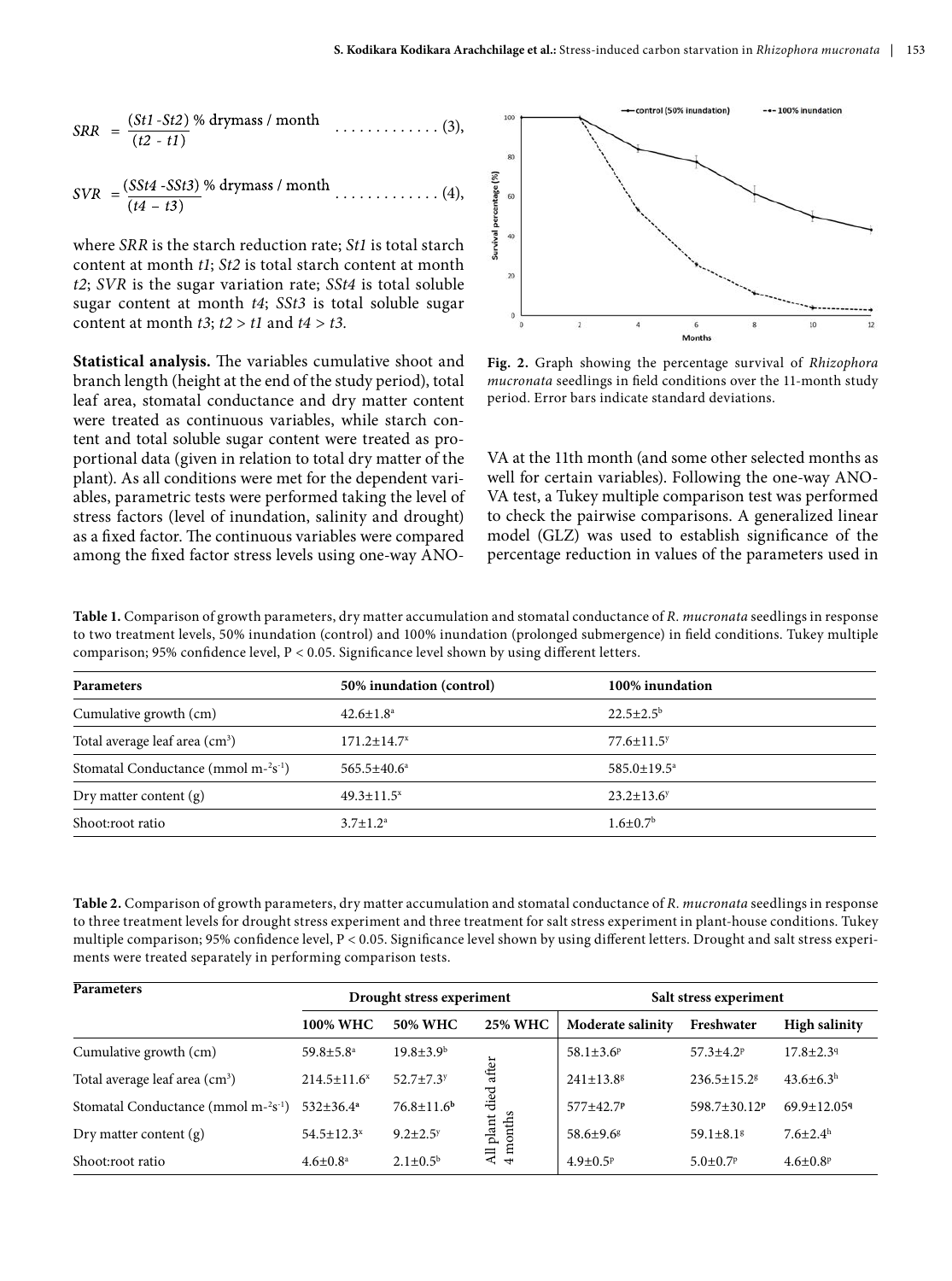

**Fig. 3.** Survival of *Rhizophora mucronata* seedlings over the 11-month study period in drought stress treatment (left side) and salt stress treatment (right side) in plant-house experiments. Error bars indicate standard deviations.



**Fig. 4**. Variation in total starch content (% dry mass) and total soluble sugar content (% dry mass) of *R. mucronata* seedlings at different ages in nursery and field conditions. Black bars: starch content under conditions of 50% inundation; grey bars: starch content under conditions of 100% inundation. The solid line: total soluble sugar content under the control treatment (50% inundation); the dashed line: total soluble sugar content under prolonged submergence (100% inundation). Error bars indicate standard deviations. Different superscripts show the level of significance at 0.05 (binomial proportion test).

this study. The binomial proportion test was performed to study significance of the proportional reduction in values of starch and total soluble contents. Data were plotted using 95% confidence intervals to allow visual inference of significant differences for all variables examined. Significant differences in the level of survival of *R. mucronata*  plants (at the 11th month) under conditions of different treatment levels in the study were tested using the binomial proportion test [2-sample test for equality of proportions with chi-squared (*χ*2) values]. All statistical analyses were performed using R-3.2.2 statistical software.

#### **RESULTS**

**Level of survival of young** *Rhizophora mucronata* **seedlings.** The level of survival decreased at both inun-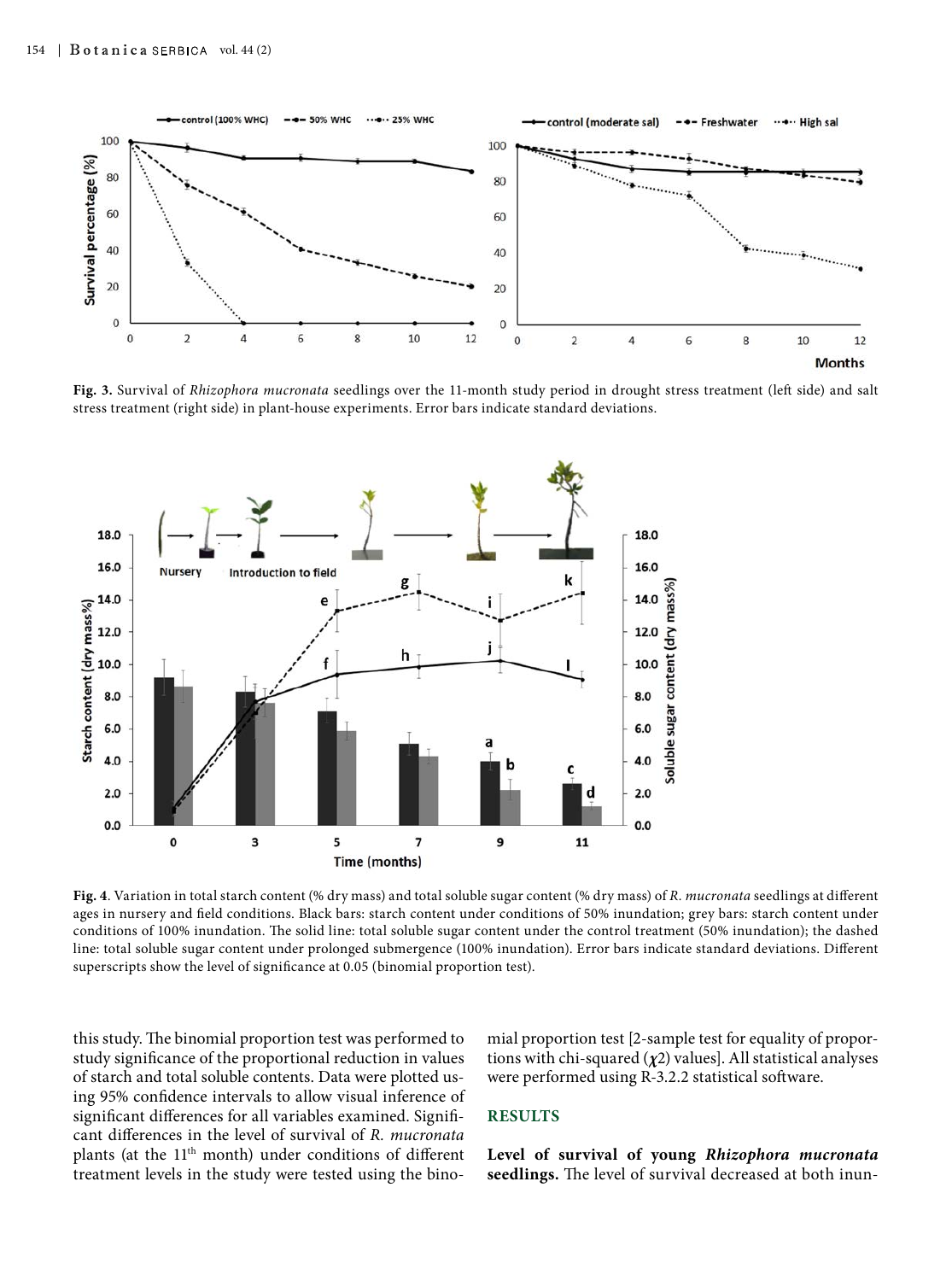![](_page_6_Figure_1.jpeg)

**Fig. 5**. Variation in total starch content (% dry mass) and total soluble sugar content (% dry mass) of *R. mucronata* seedlings grown in plant-house conditions. Drought stress experiment (left side) and salt stress experiment (right side). Bars represent total starch content, while lines stand for total soluble sugar content. On the graphs, the black bars and solid lines refer to healthy seedlings under conditions of 100% WHC (drought stress experiment) and moderate salinity (salt stress experiment), the grey bars and dashed lines refer to seedlings under conditions of 50% WHC (drought stress experiment) and freshwater conditions (salt stress experiment), while the white bars and dotted lines refer to affected seedlings under conditions of 25% WHC (drought stress experiment) and high salinity (salt stress experiment).

![](_page_6_Figure_3.jpeg)

**Fig. 6**. Model proposed for energy use by *R. mucronata* seedlings in response to abiotic stresses. R1: rate of using propagule food reserve for respiration; R2: rate of using photosynthates for respiration; R3: rate of photosynthate contribution to the carbohydrate reserve pool; E: rate of ATP production; S: intensity of abiotic stress; G: rate of using energy for plant growth (growth respiration); M: rate of using energy for plant maintenance (maintenance respiration). The asterisk (\*) indicates the variables for which data were collected.

dation levels in field conditions (Fig. 2). However, the level of survival was significantly lower (P < 0.001) at the 100% inundation level (prolonged submergence) after 11 months, and only 4% remained in the end at that level. In the plant-house experiment, the level of survival was about 85% for the 100% WHC treatment (control) after 11 months, whereas in the case of 25% WHC treatment

all plants died within the first four months. It was observed that, only 22% of mangrove plants survived in the case of 50% WHC treatment, which was significantly lower ( $P < 0.05$ ) than in the control (Fig. 3a). After the 11th month, the levels of survival after moderate salinity treatment (control) and freshwater treatment were not significantly different and comprised 85% and 83%, re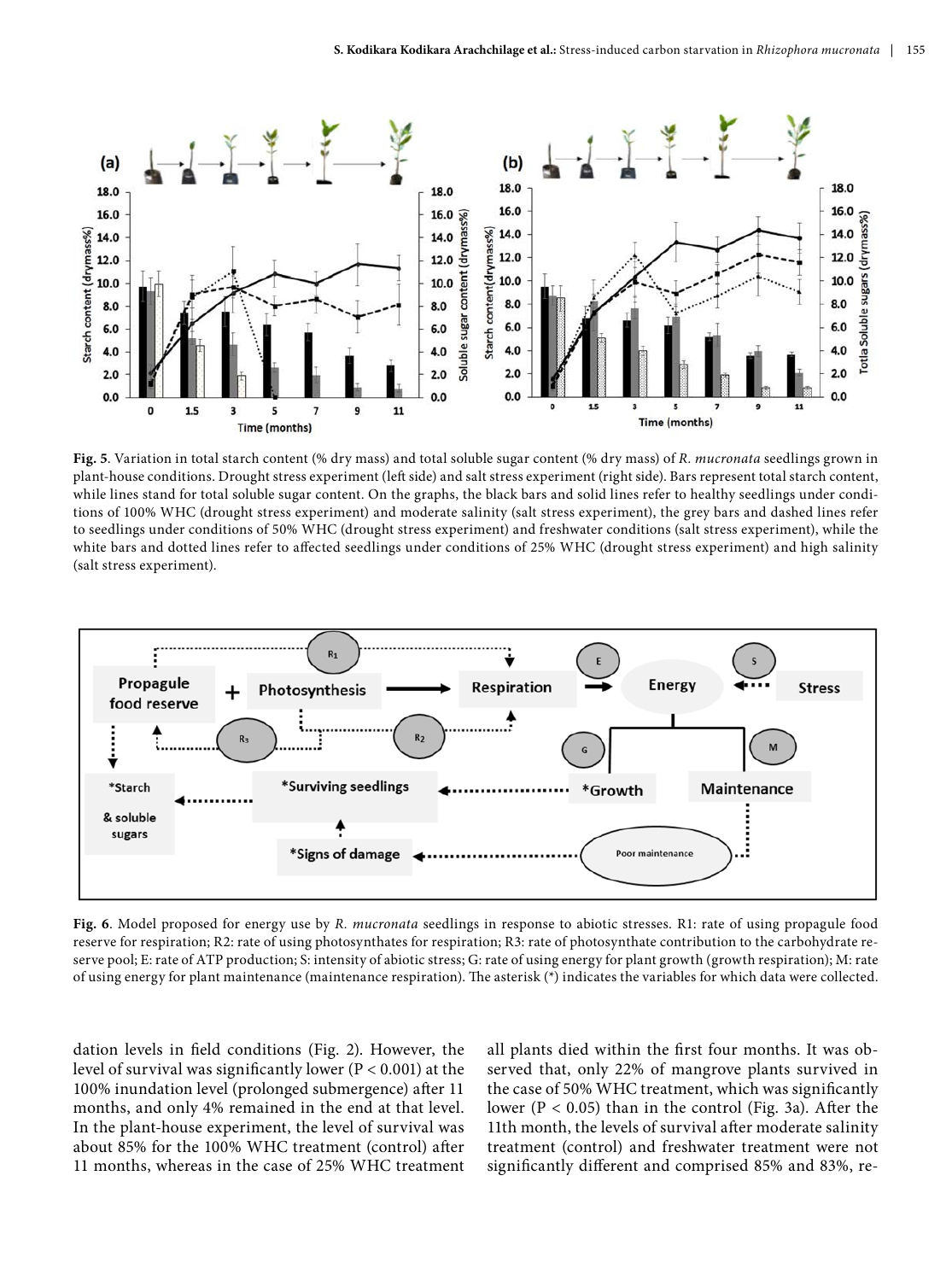spectively (Fig. 3b). After high salinity treatment, only 34% survival was observed at the end of the experiment, which was significantly lower ( $P < 0.001$ ) than after the control treatment.

**Growth, dry matter accumulation and stomatal conductance.** In field conditions, almost all the *Rhizophora* plants were affected by prolonged submergence. Cumulative growth and total leaf area were significantly lower  $(P < 0.05)$  in plants grown in prolonged submerged conditions as compared to the control plants. However, there was no significant difference in stomatal conductance (Table 1). Dry matter accumulation in the *R. mucronata*  plants was quite differently affected by prolonged submergence. Prolonged submergence significantly reduced (P < 0.05) the dry matter content of plants when compared to the plants subjected to a 50% inundation level. Moreover, *R. mucronata* plants allocated more biomass to their root system under conditions of prolonged submergence, as indicated by a significantly lower ( $P < 0.05$ ) shoot: root ratio in comparison with the control plants under conditions of 50% inundation (Table 1).

None of the surviving seedlings were healthy in the variants with 25% (all died after 4 months) and 50% WHC. Cumulative growth of young mangrove plants in the variant with 50% WHC treatment was significantly lower ( $P < 0.001$ ) in comparison with the control plants in the variant with a 100% WHC level (Table 2).The same trend was observed for total leaf area ( $P < 0.001$ ) of mangrove plants in the variant with a 50% WHC level. The obtained results indicate that stomatal conductance of the *R. mucronata* plants was critically affected, being significantly lower ( $P < 0.001$ ) in stressed plants in the variant with a 50% WHC level. In the plant-house experiment, dry matter accumulation was significantly reduced ( $P < 0.05$ ) in mangrove plants grown under conditions of 50% WHC in comparison with 100% WHC. Moreover, it was observed that biomass allocation to the root system was higher in plants subjected to water deficit treatment in the form of a 50% WHC level (Table 2).

In the salt stress experiment, hypersaline conditions negatively affected young *R. mucronata* plants, significantly lowering cumulative growth  $(P < 0.001)$  and total leaf area ( $P < 0.001$ ). In the same way, stomatal conductance of plants under conditions of high salinity was significantly lower ( $P < 0.001$ ) than in the control plants under conditions of moderate salinity. More interestingly, young *R. mucronata* plants, grown in freshwater behaved in the same way as the control plants, and there was no significant difference of growth parameters and stomatal conductance between them. Significantly lowered dry matter content (P < 0.05) was observed in *R. mucronata* plants grown in the presence of a high salinity level as compared those subjected to moderate salinity treatment (Table 2).

Young *R. mucronata* plants showed significant reduction in cumulative growth, leaf area and dry matter con-

tent under conditions of prolonged submergence. The decrease in cumulative growth of submerged plants in relation to the control plants was  $47\%$  (P < 0.001), while in regard to total average leaf area and dry matter content this decrease comprised 55% ( $P < 0.001$ ) and 53% (P < 0.001), respectively. In the same way, soil drought caused reduction in cumulative growth, leaf area, stomatal conductance and dry matter content in comparison with the control plants. Cumulative growth decreased by 67% ( $P < 0.001$ ) in young mangrove plants grown under conditions of a50% WHC, while total average leaf area, stomatal conductance and dry matter content did so by 75% (P < 0.001), 86% (P < 0.001) and 83% (P < 0.001) in that order. Also, the cumulative growth of *R. mucronata* plants subjected to conditions of high salinity was reduced by 69% in comparison with the control plants under conditions of moderate salinity. Similarly, the total average leaf area, stomatal conductance and dry matter content of young mangrove plants in the high salinity variant were reduced by 82% (P < 0.001), 88% (P < 0.001) and 87% (P < 0.001), respectively. However, plants grown in the freshwater showed no significant difference in comparison with the control plants (Table 2).

### **Starch content and total soluble sugar content**

**Field conditions.** Mean values of starch content in *R. mucronata* propagules at the time of collection (i.e., before being used for the nursery) and at the end of the 3-month nursery period (just before being used for the field experiment) were  $8.85 \pm 0.86$  % and  $6.25 \pm 0.82$  % of dry weight, respectively. In field conditions, the starch content of mangrove seedlings under all conditions decreased over time (Fig. 4). After introduction to field conditions (at the  $3<sup>rd</sup>$  month), the proportional reduction of starch content (also called starch consumption) of *R. mucronata* seedlings at both inundation levels was notable. From the 7<sup>th</sup> month on, the starch content of seedlings in submerged conditions showed a significant reduction, viz., 81% (P < 0.001) as compared to seedlings in the control treatment. At the end of the 11<sup>th</sup> month (sapling stage), the stressed plants consumed more starch (P < 0.05) than did the control plants. In contrast to starch content, total soluble sugar content of the seedlings in both the control and the variant with submerged treatment increased with time, except for one drop at the 9<sup>th</sup> month in the latter case. The total soluble sugar content of young mangrove plants in submerged conditions was significantly higher (at the 5<sup>th</sup> month, 9<sup>th</sup> month and 11<sup>th</sup> month) ( $P < 0.001$ ) than in the control plants. Seedlings in both control and submerged conditions showed a rapid increase of total soluble sugar content at the  $3^{\rm rd}$  month, after which it increased continuously, but at a lower rate. After 11 months, total soluble sugar content of the *Rhizophora* samplings in submerged conditions was significantly lower ( $P < 0.05$ ) than in the control plants. The rate of increase of total soluble sugar in young mangrove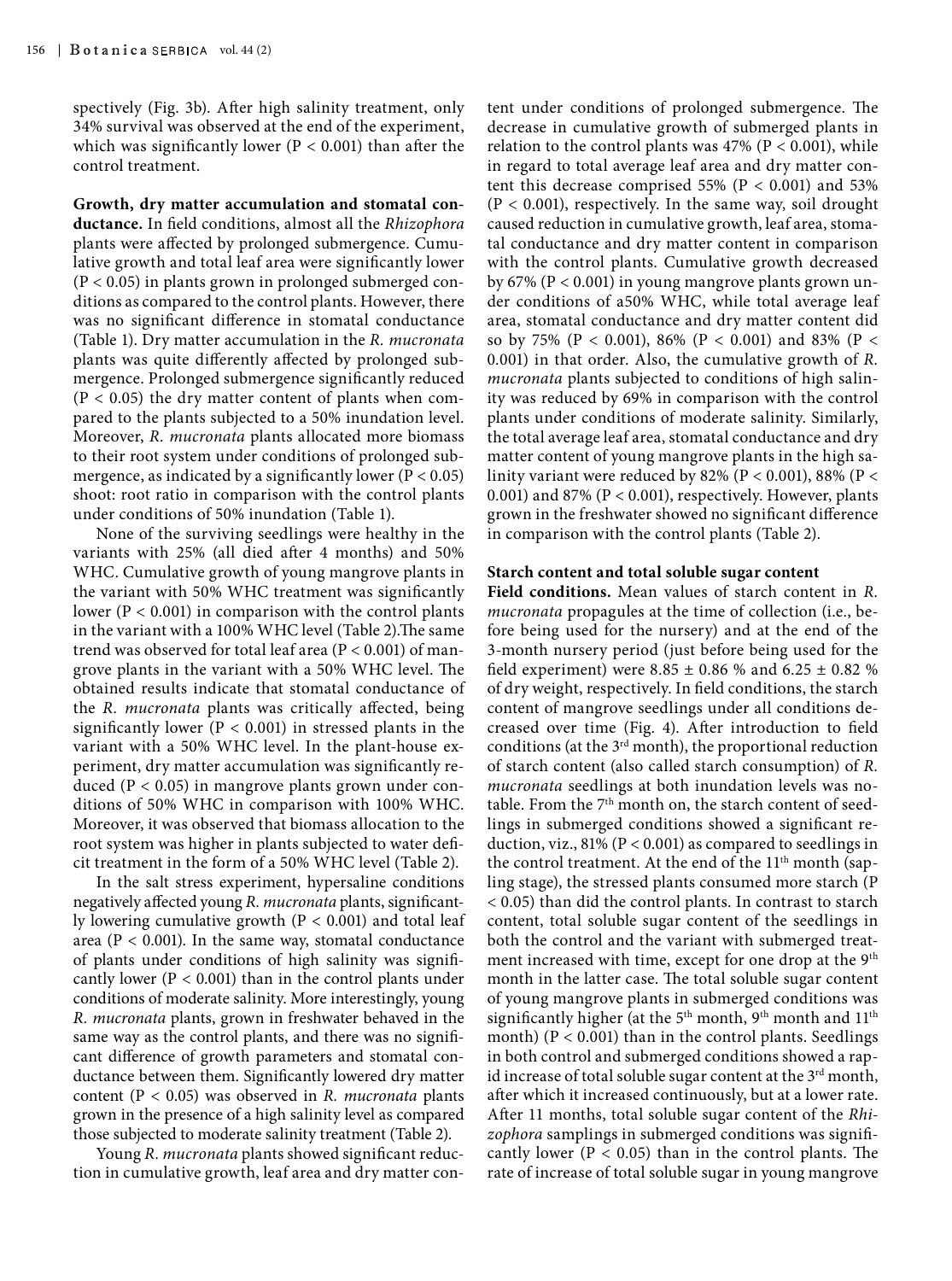plants was high under both control and submerged conditions, the highest rate of increase (i.e., 1.15% dry mass/ month) being observed under submerged conditions.

**Plant-house experiment.** The starch content in seedlings used in the plant-house experiment (at 1.5 months) was 7.44  $\pm$  0.56% of dry weight. The mean starch content decreased over time, which was common for both drought and salt stress experiments. The starch content of *R. mucronata* seedlings in the variants with 50% WHC and 25% WHC was significantly lower ( $P < 0.05$ ) from 1.5 months onward than the control seedlings (Fig. 5). The highest rate of starch decrease was obtained in the variant with 25% WHC (1.05 % dry mass/month), followed by that in the variant with 50% WHC. Seedlings in the variant with 100% WHC maintained a high TSS content throughout the experiment. *Rhizophora* plants in the variants with 25% WHC and 50% WHC showed a prompt increase in TSS over a 2-3- month period. Maximum sugar content was obtained in 3-month-old propagules under conditions of 25% WHC (i.e., 5.01% of dry mass/month) before succumbing in the  $5<sup>th</sup>$  month. However, significantly lower sugar content ( $P < 0.05$ ) was recorded in plants of the 50% WHC variant after the first 3-month period when compared to healthy plants in the control. In the salt stress experiment, starch content showed a decreasing trend over the study period similar to that observed in the other two experiments, which was common for all treatment levels (Fig. 5). Young mangrove plants in moderate saline conditions and ones in freshwater conditions exhibited a similar decreasing trend. There was no significant difference in total starch content between seedlings in moderate conditions (control) and ones in freshwater conditions except in the 11th month ( $P < 0.05$ ). The moderate saline plants showed the highest starch content at the end of the experiment. On the other hand, seedlings subjected to high saline treatment exhibited significantly lower starch content  $(P < 0.001)$  throughout the experiment, with a starch reduction of rate of 0.77% of dry mass/month. Affected seedlings in the variant with high salinity treatment showed the highest reduction rate at 1.5 months. Total soluble sugar content showed an increasing trend with time, young mangrove plants in moderate saline conditions maintaining the highest sugar content, followed by plants receiving freshwater treatment. In plants receiving high salinity treatment, total soluble sugar content showed a sudden increase during the period from 1.5 to 3 months, after which it decreased. That trend then continued for the whole remaining period. The highest increase of TSS content (1.26% dry mass/month) was obtained in moderate saline conditions and the lowest (0.98% dry mass/month) in a high salinity regime.

**Proposed model for energy use by** *R. mucronata* **seedlings under stress conditions.** The proposed model (Fig.

6) explains metabolic production of energy under abiotic conditions and its allocation for growth and maintenance. It is assumed that plants allocate more metabolic energy for plant maintenance processes, including defensive mechanisms and repair, than for plant growth under stress conditions. The rate of metabolic energy production and use are therefore supposed to be higher than under non-stress conditions. This causes reduction of food reserves and available photosynthates at a high rate, which eventually leads to their fast exhaustion, further intensified under conditions of minimal addition of photosynthates due to interrupted food production. Thus, plants run out of energy, which might ultimately cause seedling dysfunctionality and subsequent mortality.

## **DISCUSSION**

Mangrove restoration practitioners still do not follow the technical guidelines introduced as a result of several studies, and that always leads to conditions where the effects of abiotic stress to mangrove seedlings prevail (Lewis & Brown 2014; Kodikara et al. 2017a). In coping with these intense conditions, strong defensive mechanisms are ineffective when plants suffer a loss of carbohydrates known to act as the biochemical source of energy for plant metabolism (PRADO *et al.* 2000).

Under stress conditions, the optimal balance between carbon supply and utilisation may be disrupted because defence mechanisms and recovery activities impose a drain on stored energy (THRONLEY 2011). As a result, energy partitioning may be modified in such a way that more energy is allocated for plant maintenance. The level of reallocation determines plant growth, development and survival of mangrove seedlings (DIETZE *et al*. 2014). The aspect of energy metabolism under conditions of stress has received little attention by investigators seeking to understand mangrove seedling dysfunctionality and early mortality at unsuitable mangrove planting sites. According to our results, prolonged submergence and water stress conditions cause reduced growth and survival of *R. mucronata* seedlings. To be specific, the trend of decrease in starch content over time (observed in all experiments) is not uncommon because starch utilisation is high in the early phase of propagules due to higher levels of phosphorolysis during morphogenesis, i.e., from the developing propagule to the seedling stage (MONMA et al. 1991; PARIDA et al. 2002). In support of that assertion, von Fircks (1997) showed that starch content is higher during dormancy periods and lowest during growth. Decrease of starch content is generally attributed to conversion of starch to sugar used in growth and development of plants (Amthor 1984; Parida *et al*. 2002; Tomasella *et al*. 2017). Seedlings grown under conditions of 50% inundation, 100% WHC and moderate salinity showed higher growth, since mitochondrial phosphorylation was else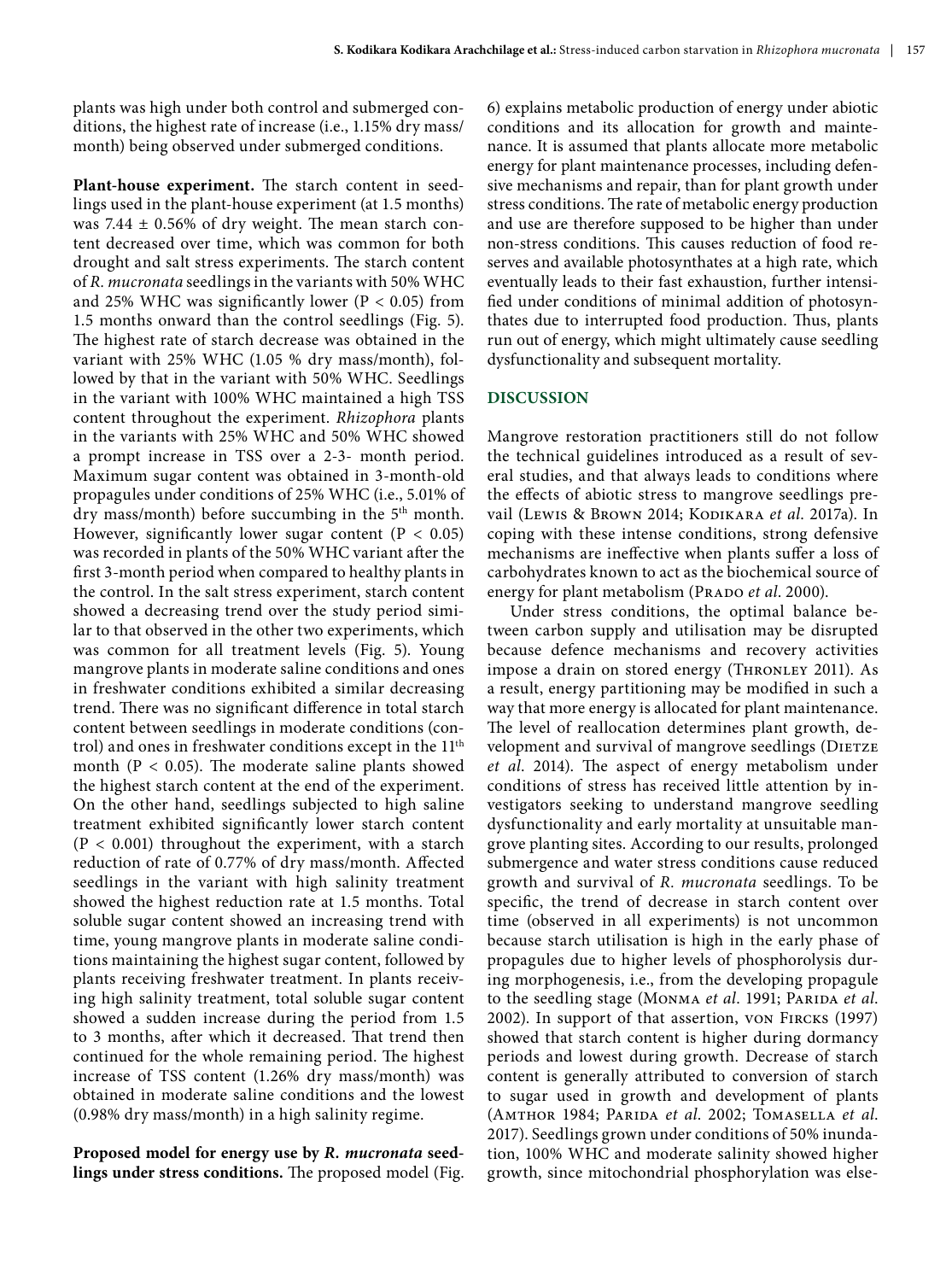where shown to be maximal in non-stressed conditions (DE VRIES 1975). However, except in freshwater conditions, the starch depletion of seedlings in stress conditions (i.e., prolonged submergence, 25% WHC, 50% WHC, high salinity) is more pronounced than that of their respective controls. Several studies reported significant starch degradation under abiotic stress conditions (Gonzalez-Cruz & Pastenes 2012; Stitt & Zeeman 2012). The significant reduction of starch content during stress treatments could be caused by extra starch utilisation (or a higher rate of starch use) by stressed mangrove seedlings. The energy can then be used for plant maintenance, development of cell structure and morphological, anatomical and physiological processes (DE VRIES 1975) such as increase of protein content, activities of various enzymes, alteration of the carbon metabolite profile, changes of pigment content, accumulation of prolinelike biomolecules, defence mechanisms and cell repair (Parida *et al*. 2002; Reid & Rose 2011; Thronley 2011; KUMARI & PARIDA 2018). Higher rates of starch use and rapid conversion of starch to sugar therefore continued in stressed seedlings. A number of studies reported that plants remobilise their starch reserve as a means of releasing metabolic energy, sugars and derived metabolites in order to moderate the effects of stress conditions such as water stress and salinity stress (Krasensky & Jonak 2012; Thalmann & Santelia 2017). More particularly, the released sugars and other derived metabolites function as osmoprotectants and compatible solutes to moderate impacts of the stress (Krasensky & Jonak 2012). It has further been reported that stress conditions (e.g., drought) can activate starch-hydrolysing enzymes leading to an increase in sugars (Dong & Beckles 2019). That is why low starch content (excessive use of starch) could be observed under severe stress conditions as compared to the control treatments in both the field and plant-house experiments in our study. Further, dramatic decrease in starch content and increase in total soluble sugar content at the 3<sup>rd</sup> month (the time of transfer from the nursery to field conditions) might be due to an immediate need for metabolic energy to cope with multiple simultaneously occurring factors in field conditions. The observed reduction of starch and dramatic increase of sugars could be due to reduced starch biosynthesis or higher starch degradation to sugars (Dong & Beckles 2019). Geigenberger *et al*. (1997) also reported that water deficits repressed starch biosynthesis and increased sugar content in some crop species. We propose that salinity-induced restriction of starch biosynthesis should also exist in the present study. In addition, the same change was observed from the 5<sup>th</sup> month onward under submerged conditions. This might be due to a large allocation for root growth, as the plants need robust anchorage to cope with frequent hydro-forces and to prevent root damage (rotting). That such is the case seems evident from the significantly higher allocation of biomass

to the roots (the lowest shoot: root ratio) under conditions of prolonged submergence.

In plant-house conditions, the occurrence of maximum total sugar content at the 3<sup>rd</sup> month in 25% WHC before all the seedlings died might be caused by the need to produce maximum energy for rescuing metabolic processes. Similarly, several other studies also demonstrated that soluble sugars accumulate in response to stress (Damour *et al*. 2008; He *et al*. 2012). Those studies further explained that the type of sugar depends on the plant species and the stress treatment.

The conversion of starch to sugar is a necessary step for production of ATP, which is then used for plant metabolism, in particular for plant growth and development (Bhosale & Mulik 1992). However, increase in total soluble sugar content under stress conditions like submergence, 25% WHC, 50% WHC and high salinity does not promote growth performances in *R. mucronata* seedlings (where a  $\sim$ 70% reduction of growth and low dry matter content were observed), whereas growth was promoted in the control variants. It is therefore proposed that plant maintenance-related metabolic processes are prioritised over growth and development under stress conditions and that sugar molecules might play a significant role in a plant signaling process that includes a sugar-based signaling pathway (Moore *et al.* 1998; STITT *et al*. 2007). Although plants have mechanisms to detect free sugar levels, it was previously reported that plants prioritise maintenance over growth and development by controlling the expression of growth-related genes under stress conditions (Gibson 2005). Therefore, as suggested by THALMANN & SANTELIA (2017), increased sugar content in stressed plants may be due to decreased demand, as a consequence of growth retardation. However, all the different processes involved in plant signaling and growth are not fully understood (STITT et al. 2007).

Unlike seedlings grown in the variant with high salinity treatment, freshwater-grown seedlings did not show a stressed nature, the possible cause of which could be emergence of the "no salt stress" condition, although it should be noted that the salt requirement for mangrove growth is still debated (KODIKARA et al. 2017b). However, it is clear that *R. mucronata* seedlings modified their metabolic energy allocation under abiotic stress conditions in such a way as to prioritise plant maintenance through the appearance of a number of defensive reactions and acclimatory responses, for example, development of shiny thickened leaves, leaf rolling and less secondary branching (not mentioned in the Results section). As indicated before, when a large fraction of total carbon is used for maintenance of a plant, that results in a significant reduction of its growth (Amthor 1984), something observed in highly stressful conditions like permanent submergence, 25% WHC, 50% WHC and high salinity (the proposed model clearly explains this scenario). If the stress condition prevails for a short period and/or if enough starch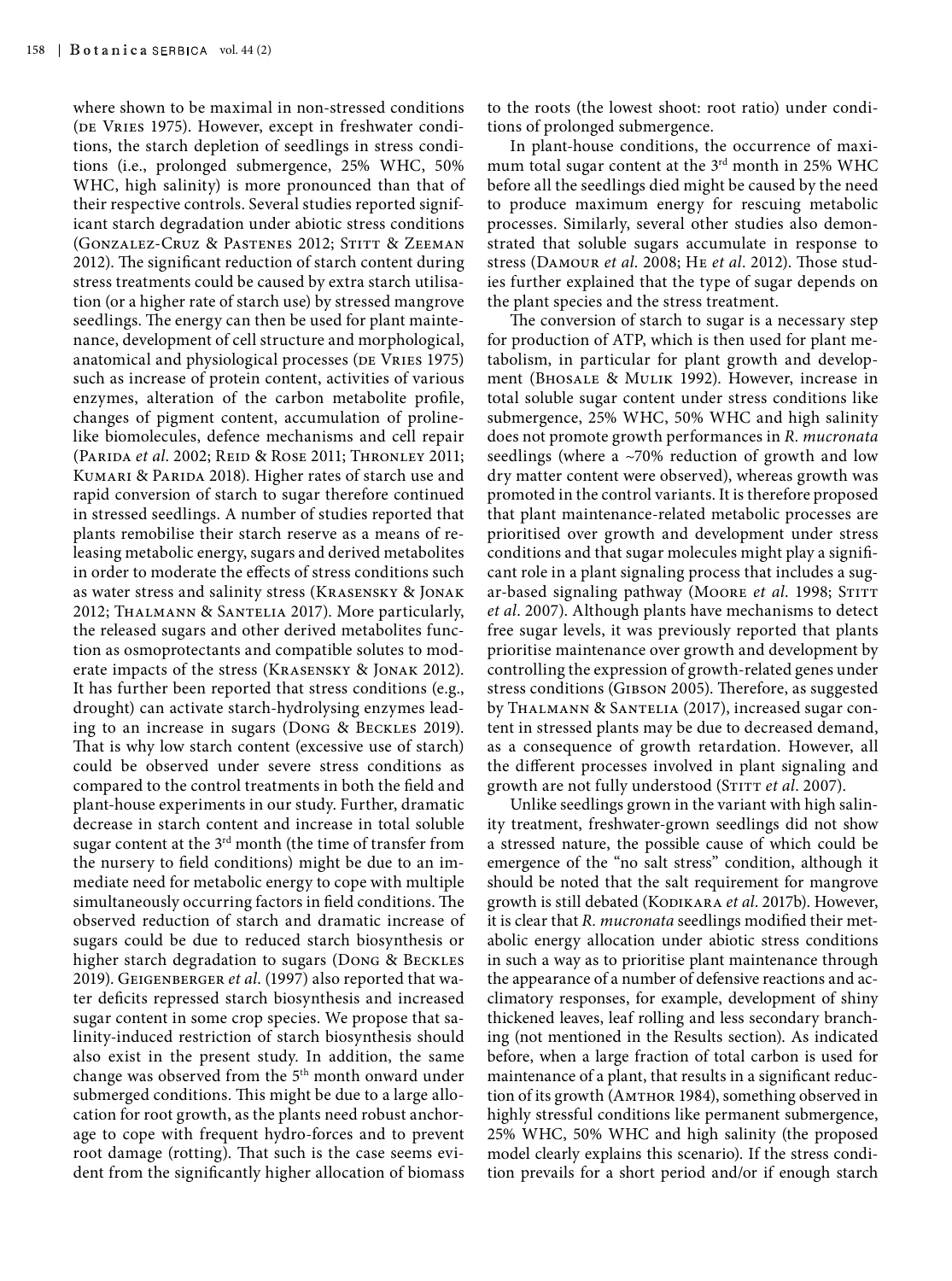is accumulated by photosynthesis, this modified regulatory system might not cause any great carbon shortfall in seedlings, thus securing their survival. This might be an acclimatory strategy until carbon is available. However, due to prolonged exposure to stress conditions, if enough starch is not gained from photosynthesis, propagules might solely depend on food reserves (PIRT 1965; THRONELY 1970) and the pool of carbohydrates be depleted sooner in the long run. Further, stomatal closure (average reduction of stomatal conductance is 85% under conditions of 25% WHC, 50% WHC and high salinity) causes restricted  $CO_2$  intake and hence reduces the net carbon gain by photosynthesis (Takemura *et al*. 2000; Blasing *et al*. 2005) and can easily lead to depressed carbon assimilation in the long run (PARIDA et al. 2002). As a result, a small amount of photosynthates ("none" in some cases, for example under conditions of 25% WHC) is added to the system and seedlings consequently run out of their energy source, creating an energy crisis (SMITH & STITT 2007; Gibon *et al*. 2009). This ultimately converts the carbon shortfall to acute carbon starvation, and any starch turnover is avoided in an attempt to prevent it (Sulpice *et al*. 2009; Thronley 2011). In the presence of acute carbon starvation, cell wall deterioration and lipid degradation take place as a result of using pectin and hemicellulose as additional carbon sources (Osuna 2007; Sulpice *et al*. 2009). Protein degradation is initiated, decreasing the activities of respiratory enzymes (DE VRIES 1975; OSUNA 2007), inhibiting metabolism and cellular processes (Geigenbenger & Stitt 2000) and subsequently affecting organelle functioning, for example causing mitochondrial and chloroplast dysfunction (YAMAMOTO et al. 2001; Zhang & Xing 2008). This causes catabolic activities to be prioritised over anabolic processes (DIEUAIDE et al. 1993; Contento *et al*. 2004; Thompson & Vierstra 2005). Further, both auto-phagocytosis and excessive accumulation of free radicals due to accelerated energy production in the mitochondria (SCHWANZ & POLLE 2001) may speed up cell disintegration through oxidative damage to DNA, membrane lipids and proteins, which in a previous study of ours was observed as developing necrosis on leaves and stems (KODIKARA et al. 2020).

### **CONCLUSION**

Abiotic stress conditions like permanent flooding and water deficit lead to depletion of starch content in *Rhizophora mucronata* seedlings at a higher rate than under nonstress conditions. Strong inhibition of mangrove seedling growth was observed, probably due to the establishment of a new balance of carbon-partitioning in which maintenance is prioritised over plant growth as an acclimatory response to ensure seedling survival under these highly stressful conditions. However, as a result of stomatal closure and physiological dysfunction under conditions of water deficit, photosynthesis of *R. mucronata* seedlings is hampered with submergence and it can be expected that more energy will be allocated for root growth. These longpersistenting extremely stressful conditions cause a temporary carbon shortage to be converted to acute carbon starvation, exacerbated in the long-run by minimal addition of photosynthates. This results in unhealthy seedlings with severe signs of damage like necrosis, leaf wilting and abscission, followed eventually by early seedling mortality.

**Acknowledgement −** This work was supported by the VLIR-UOS-funded "Green Dyke Project" (VLIR Ref. ZEIN2008PR347, Flemish Interuniversity Council – University Development Cooperation), Belgium-Sri Lanka collaboration.

## **REFERENCES**

- Amthor JS. 1984. The role of maintenance respiration in plant growth. *[Plant Cell and Environment](https://www.researchgate.net/journal/1365-3040_Plant_Cell_and_Environment)* **7**(8): 561– 569.
- Anjum SA, Xie X, Wang L, Saleem MF, Man C & Lei W. 2011. Morphological, physiological and biochemical responses of plants to drought stress. *African Journal of Agricultural Research* **6**(9): 2026–2032.
- BHOSALE LJ & MULIK NG. 1992. Physiology of mangroves*.* In: Singh KP & Singh JS (eds.), *Tropical ecosystem, ecology and management*, pp. 315–320, Wiley Eastern Limited, New Delhi.
- Blasing OE, Gibon Y, Gunther M, Hohne M, Morcuende R, Osuna D, Thimm O, Usadel B, Scheible WR & STITT M. 2005. Sugars and circadian regulation make major contributions to the global regulation of diurnal gene expression in *Arabidopsis*. *The Plant Cell*  **17**: 3257–3281.
- CHOW PS & LANDHAUSSER SM. 2004. A method for routine measurements of total sugar and starch content in woody plant tissues. *Tree Physiology* **24**: 1129–1136.
- Contento AL, Kim SJ & Bassham DC. 2004. Transcriptome profiling of the response of *Arabidopsis*  suspension culture cells to sucrose starvation. *Plant Physiology* **135**: 2330–2347.
- Damour G, Vandame M & Urban L. 2008. Long-term drought modifies the fundamental relationships between light exposure, leaf nitrogen content and photosynthetic capacity in leaves of the lychee tree (*Litchi chinensis*). *Journal of Plant Physiology* **165**: 1370–1378.
- de Block M, Verduyn C, De Brouwer D & Cornelissen M. 2005. Poly(ADPribose) polymerase in plants affects energy homeostasis, cell death and stress tolerance. *Plant Journal* **41**: 95–106.
- DE VRIES FWTP. 1975. The cost of maintenance processes in plant cells. *Annals of Botany* **39**: 77–92.
- Dietze MC, Sala A, Carbone MS, Czimczik CI, Mantooth JA, Richardson AD & Vargas R. 2014. Nonstructural carbon in woody plants. *Annual Review of Plant Biology* **65**: 667–687.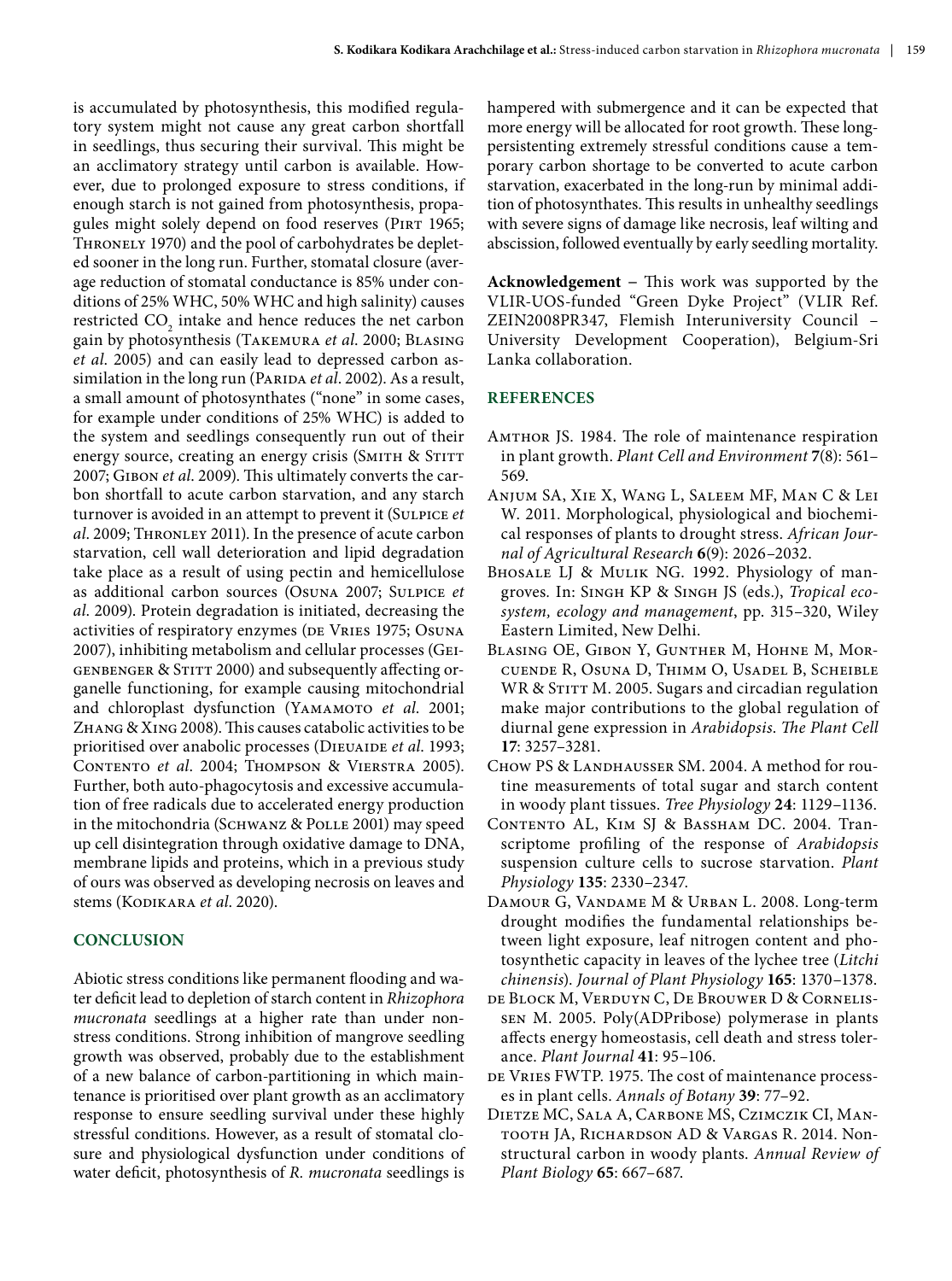- Dieuaide M, Cou*´*ee I, Pradet A & Raymond P. 1993. Effects of glucose starvation on the oxidation of fatty acids by maize root tip mitochondria and peroxisomes, evidence for mitochondrial fatty acid betaoxidation and acyl-CoA dehydrogenase activity in a higher plant. *The Biochemical Journal* **296**: 199–207.
- Dissanayake NP, Kodikara KAS, Premachandra S & JAYATISSA LP. 2018. Structural and functional responses of xylem in *Rhizophora mucronata* Lam. seedlings under drought and hypersaline conditions. *Journal of Ruhuna Science* **9**(1): 13–31.
- Dissanayake NP, Madarasinghe SK, Kodikara KAS, Jayatissa LP, Perera AJD, Koedam N & Dahdouh-Guebas F. 2014. Preliminary study on the propagule dependency of *Rhizophora* seedlings. *Journal of the Department of Wildlife Conservation* **2**: 141–151.
- Dong S & Beckles DM. 2019. Dynamic changes in the starch-sugar interconversion within plant source and sink tissues promote a better abiotic stress response. *Journal of Plant Physiology* **234–235**: 80–93.
- Duan B, Yang Y, Lu Y, Korpelainen H, Berninger F & Li C. 2007. Interactions between drought stress, ABA and genotypes in *Picea asperata*. *Journal of Experimental Botany* **58**: 3025–3036.
- FIELD CD. 1998. Rehabilitation of mangrove ecosystems : an overview. *Marine Pollution Bulletin* **37**: 383–392.
- Flowers TJ & Colmer TD. 2015. Plant salt tolerance: adaptations in halophytes. *Annals of Botany* **115**: 327– 331.
- Geigenberger P, Reimholz R, Geiger M, Merlo L, CANALE V & STITT M. 1997. Regulation of sucrose and starch metabolism in potato tubers in response to short term water deficit. *Planta* **201**(4): 502–518.
- GEIGENBERGER P & STITT M. 2000. Diurnal changes in sucrose, nucleotides, starch synthesis, and *AGPS* transcript in growing potato tubers that are suppressed by decreased expression of sucrose phosphate synthase. *The Plant Journal* **23**: 795–806.
- GIBON Y, PYL ET, SULPICE R, HOHNE M & STITT M. 2009. Adjustment of growth, starch turnover, protein content and central metabolism to a decrease of the carbon supply when *Arabidopsis* is grown in very short photoperiods. *Plant, Cell & Environment* **32**(7): 859–874.
- Gibson SI. 2005. Control of plant development and gene expression by sugar signaling [Review]. *Current Opinion in Plant Biology* **8**(1): 93–102.
- Gonzalez-Cruz J & Pastenes C. 2012. Water-stressinduced thermotolerance of photosynthesis in bean (*Phaseolus vulgaris* L.) plants: the possible involvement of lipid composition and xanthophyll cycle pigments. *Environmental and Experimental Botany* **77**: 127–140.
- GUPTA AK & KAUR N. 2005. Sugar signalling and gene expression in relation to carbohydrate metabolism under abiotic stresses in plants. *Journal of Bioscience*  **30**(5):761–776.
- He JF, Goyal R, Laroche A, Zhao ML & Lu ZX. 2012. Water stress during grain development affects starch synthesis, composition and physicochemical properties in triticale. *Journal of Cereal Science* **56**: 552–560.
- Hoppe-Speer SCL, Adams JB, Rajkaran A & Bailey D. 2011. The response of the red mangrove *Rhizophora mucronata* Lam. to salinity and inundation in South Africa. *Aquatic Botany* **95**: 71–76.
- Huner NPA, **Ö**quist G & Sarhan F.1998. Energy balance and acclimation to light and cold. *Trends in Plant Science* **3**(6): 1360–1385.
- JAYATISSA LP, WICKRAMASINGHE WAADL, DAHDOUH-Guebas F & Huxham M. 2008. [Interspecific variations](http://www.vub.ac.be/APNA/staff/FDG/pub/Jayatissaetal_2008_InternatRevHydrobiol.pdf) [in responses of mangrove seedlings to two contrasting](http://www.vub.ac.be/APNA/staff/FDG/pub/Jayatissaetal_2008_InternatRevHydrobiol.pdf) [salinities.](http://www.vub.ac.be/APNA/staff/FDG/pub/Jayatissaetal_2008_InternatRevHydrobiol.pdf) *International Review of Hydrobiology* **93**: 700–710.
- Kodikara KAS, Jayatissa LP, Huxham M, Dahdouh-GUEBAS F & KOEDAM N. 2017b. The effects of salinity on growth and survival of mangrove seedlings changes with age. *Acta Botanica Brasilica* **32**(1): 37–46.
- Kodikara KAS, Mukherjee N, Jayatissa LP, Dah-DOUH-GUEBAS F & KOEDAM N. 2017a. Have mangrove restoration projects worked? An in-depth study in Sri Lanka. *Restoration Ecology* **25**(5):705–716.
- Kodikara KAS, Ranasinghe P, Aziz I, Jayatissa LP, Madarasinghe SK, Dahdouh-Guebas F & Koedam N. 2020. Oxidative stress, leaf photosynthetic capacity and dry matter accumulation of mangrove plant *Rhizophora mucronata* Lam. under prolonged submergence and soil water stress. *Physiology and Molecular Biology of Plants.* [https://doi.org/10.1007/s12298-020-](https://doi.org/10.1007/s12298-020-00843-w) [00843-w](https://doi.org/10.1007/s12298-020-00843-w)
- Krasensky J & Jonak C. 2012. Drought, salt, and temperature stress-induced metabolic rearrangements and regulatory networks. *Journal of Experimental Botany* **63**: 1593–1608.
- KUMARI A & PARIDA AK. 2018. Metabolomics and network analysis reveal the potential metabolites and biological pathways involved in salinity tolerance of the halophyte *Salvadora persica*. *Environmental and Experimental Botany* **148**: 85–99.
- Lewis RR & Brown B. 2014. *Ecological mangrove rehabilitation – a field manual for practitioners. Version 3*. Mangrove Action Project Indonesia, Blue Forests, Canadian International Development Agency, and OXFAM.
- Lisar SY, Rahman IM, Hossain MM & Motafakker-AZAD R. 2012. Water stress in plants: causes, effects and responses. In: Ismail MD, MOFIZUR R & HIROSHI H (eds.), *Water stress*, 1–14, InTech, Rijeka, Croatia.
- Monma M, Sugimoto T, Kawamura Y & Saio K. 1991. Starch breakdown in developing soybean seeds. *Agricultural Biology and Chemistry* **55**: 67–71.
- Moore B, Cheng SH, Rice J & Seemann JR. 1998. Sucrose cycling, Rubisco expression, and prediction of photosynthetic acclimation to elevated atmospheric CO2 . *Plant, Cell & Environment* **21**: 905–915.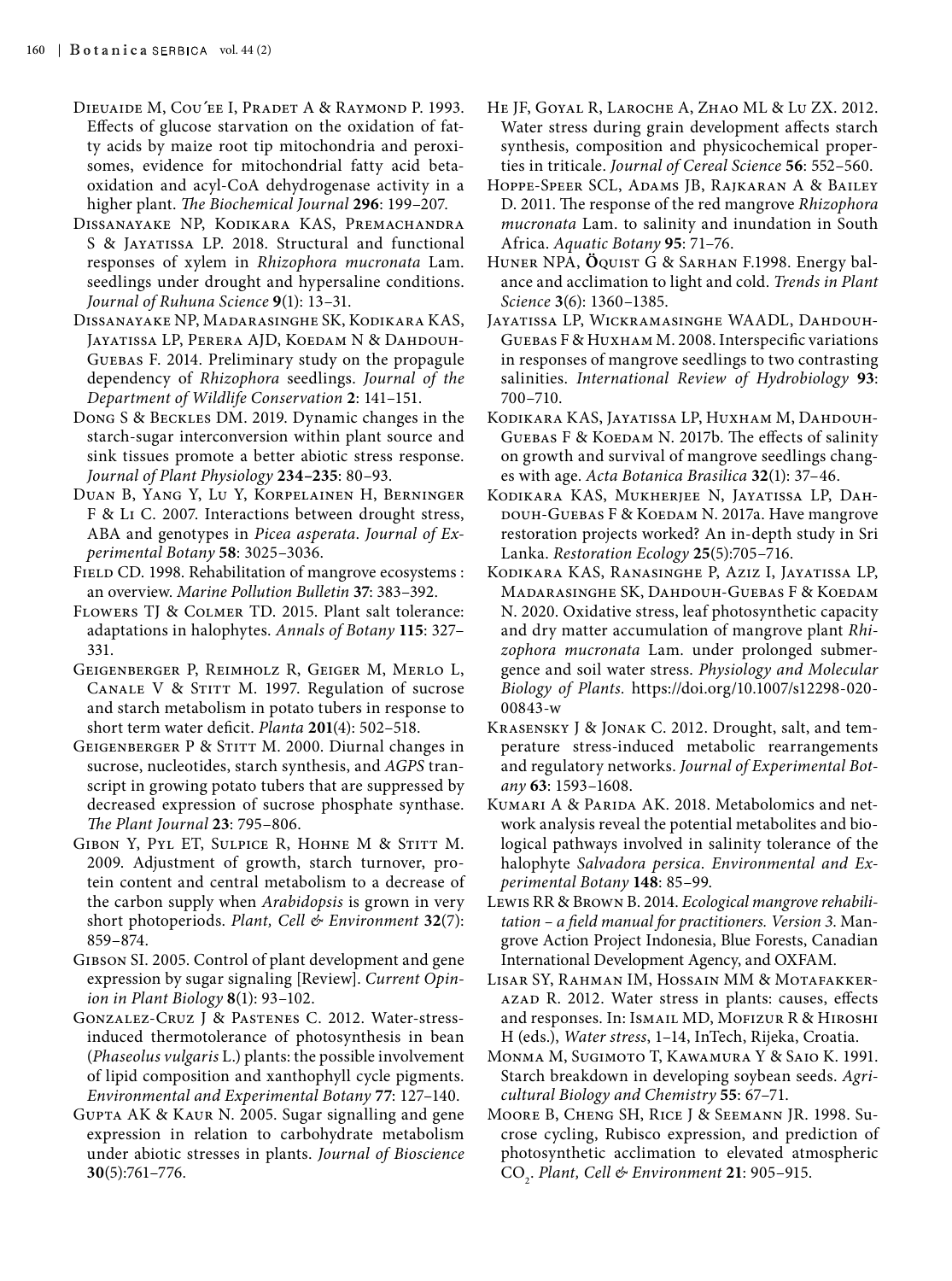- Mukherjee N, Sutherland WJ, Dicks L, Hugé J, Koedam N & Dahdouh-Guebas F. 2014. Ecosystem service valuations of mangrove ecosystems to inform decision making and future valuation exercises. *PLoS One*: e107706.
- Osuna D, Usadel B, Morcuende R, Gibon Y, Bläsing OE, H*öhne* M, G*ünter* M, Kamlage B, Trethewey R, SCHEIBLE WR & STITT M. 2007. Temporal responses of transcripts, enzyme activities and metabolites after adding sucrose to carbon-deprived *Arabidopsis*  seedlings. *The Plant Journal* **49**: 463–491.
- Parida A, Das AB & Das P. 2002. NaCI stress causes changes in photosynthetic pigments, proteins, and other metabolic components in the leaves of a true mangrove, *Bruguiera parviflora,* in hydroponic cultures. *Journal of Plant Biology* **45**(1): 28–36.
- Pinheiro C, Chaves MM & Ricardo CP. 2001. Alterations in carbon and nitrogen metabolism induced by water deficit in the stems and leaves of *Lupinus albus* L. *Journal of Experimental Botany* **52**: 1063–1070.
- PIRT SJ. 1965. The maintenance energy of bacteria in growing cultures. *Proceedings of the Royal Society B: Biological Sciences* **163**: 224–231.
- POORTER H. 1994. Construction costs and payback time of biomass: A whole plant perspective. In: Roy J & Garnier E (eds.), *A whole plant perspective on carbonnitrogen interactions*, pp. 111–127, Academic Publishing, The Hague, The Netherlands.
- Prado FE, Boero C, Gallardo M & Gonzalez JA. 2000. Effect of NaCI on germination, growth and soluble sugar content in *Chenopodium quinoa* Willd. seeds. *Botanical Bulletin- Academia Sinica Taipei* **41**: 27–34.
- Ravi S, Young T, Macinnis-NG C, Nyugen TV, Duxbury M, Alfaro AC & Leuzinger S. 2020. Untargeted metabolomics in halophytes: The role of different metabolites in New Zealand mangroves under multifactorial abiotic stress conditions. *Environmental and Experimental Botany* **173**: 103993.
- REID JB & Ross JJ. 2011. Regulation of tissue repair in plants. *PNAS* **108**(42): 17241–17242.
- Rodrigues ML, Pacheco CMA & Chaves MM. 1995. Soil-plant water relations, root distribution and biomass partitioning in *Lupinus albus* L. under drought conditions. *Journal of Experimental Botany* **46**: 947–956.
- SCHWANZ P & POLLE A. 2001. Growth under elevated  $\mathrm{CO}_2$  ameliorates defenses against photo-oxidative stress in poplar (*Populus alba* **×** *tremula*). *Environmental and Experimental Botany* **45**: 43–53.
- Shao HB, Chu LY, Jaleel CA, Manivannan P, Panneerselvam R & Shao MA. 2009. Understanding water deficit stress-induced changes in the basic metabolism of higher plants-biotechnologically and sustainably improving agriculture and the ecoenvironment in arid regions of the globe. *Critical Reviews in Biotechnology* **29**: 131–151.
- SMITH AM & STITT M. 2007. Coordination of carbon supply and plant growth. *Plant Cell and Environment*  **30**: 1126–1149.
- STITT M, GIBON Y, LUNN JE & PIQUES M, 2007. Multilevel genomics analysis of carbon signalling during low carbon availability: Coordinating the supply and utilisation of carbon in a fluctuating environment. *Functional Plant Biology* **34**: 526–549.
- STITT M & ZEEMAN SC. 2012. Starch turnover: pathways, regulation and role in growth. *Current Opinion in Plant Biology* **15**: 282–292.
- Sulpice R, Pyl ET, Ishihara H, Trenkamp S, Steinfath M, Witucka-Wallc H, Gibon Y, Usadel B, POREE F, PIQUES MC, VON KORFF M, STEINHAUSER MC, Keurentjes JJ, Guenther M, Hoehne M, Selbig J, Fernie AR, Altmann T & Stitt M. 2009. Starch as a major integrator in the regulation of plant growth. *PNAS* **106**(25):10348–10353.
- Takemura T, Hanagata N, Sugihara K, Baba S, Karube I & Dubinsky Z. 2000. Physiological and biochemical responses to salt stress in the mangrove, *Bruguiera gymnorrhiza. Aquatic Botany* **68**:15–28.
- Thalmann M & Santelia D. 2017. Starch as a determinant of plant fitness under abiotic stress. *New Phytologist* **214**(3): 943–951.
- Thara Madhurangi HMT, Dissanayake NP, Kodikara KAS, Perera AJD & Jayatissa LP. 2016. Morphological and anatomical responses of *Rhizophora mucronata* Lam. to water stress under greenhouse conditions. *Proceedings of the 3rd Ruhuna International Science and Technology Conference* (RISTCON). Matara, Sri Lanka, Vol 3, p. 10.
- Thompson AR & Vierstra RD. 2005. Autophagic recycling, lessons from yeast help define processes in plants. *Current Opinion in Plant Biology* **8**:165–173.
- THORNLEY JHM. 1970. Respiration, growth and maintenance in plants. *Nature* **227**: 304–305.
- THORNLEY JHM. 2011. Plant growth and respiration re-visited: maintenance respiration defined – it is an emergent property of, not a separate process within, the system – and why the respiration: photosynthesis ratio is conservative. *Annals of Botany* **108**: 1365–1380.
- Tomasella M, Haberle KH, Nardini A, Hesse B, Machlet A & Matyssek R. 2017. Post-drought hydraulic recovery is accompanied by non-structural carbohydrate depletion in the stem wood of Norway spruce saplings. *Scientific Reports* **7**: 13.
- Tomlinson PB. 2016. *The botany of mangroves*. Cambridge University Press, Cambridge.
- van de Werf A, Kooijman A, Welschen R & Lambers H. 1988. Respiratory energy costs for the maintenance of biomass, for growth and for ion uptake in roots of *Carex diandra* and *Carex acutiformis. Journal of Plant Physiology***72**: 483–491.
- von Fircks Y & Sennerby-Forsse L. 1997. Seasonal fluctuations of starch in root and stem tissues of cop-